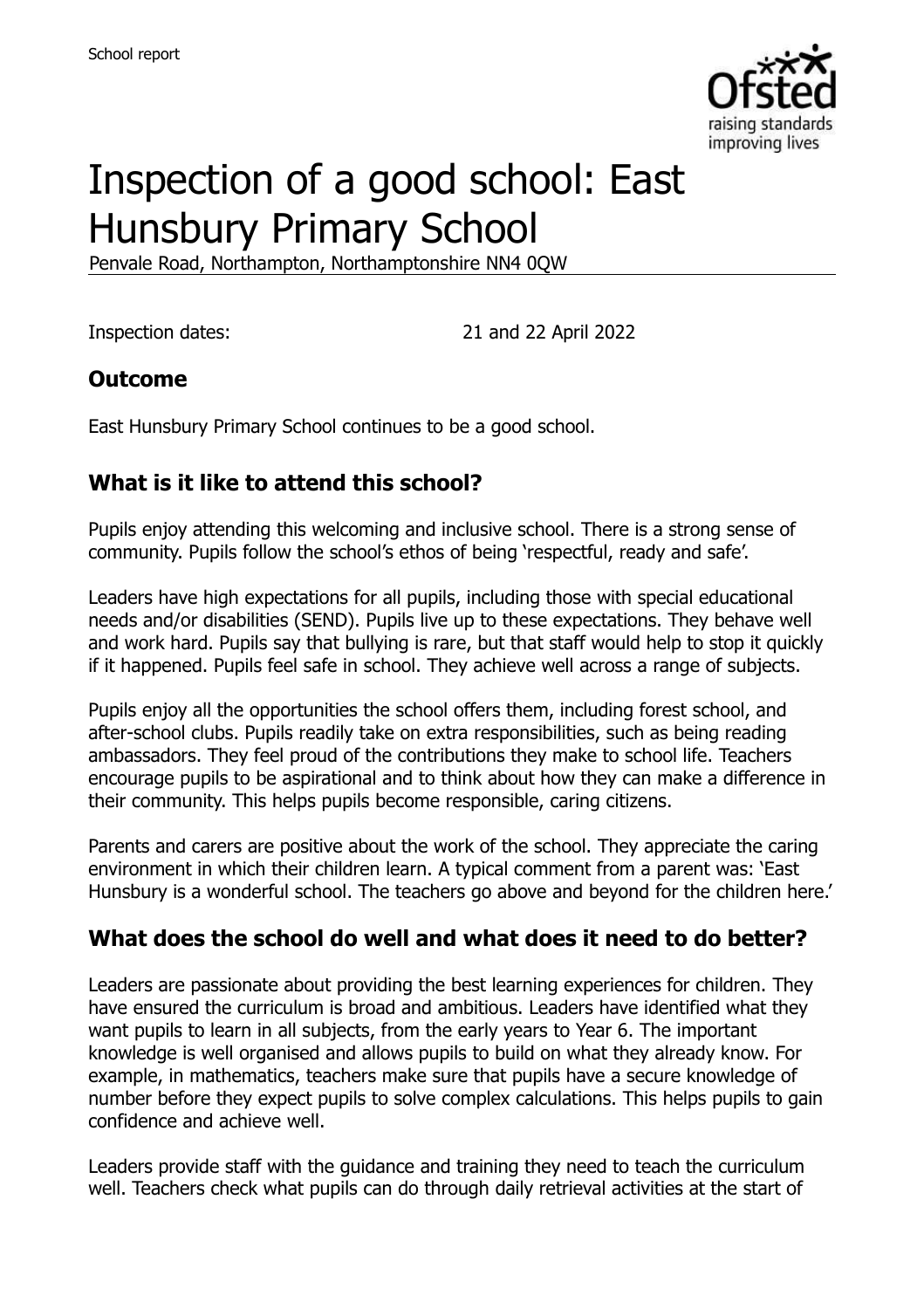

lessons. They use assessment information well to plan lessons that build on pupils' prior learning. This is particularly effective in English and mathematics. Leaders plan to embed this fully in all subjects, so that teachers know which key skills and knowledge need to be further developed.

Reading is at the heart of the school's curriculum. Children in the Reception Year develop their vocabulary and reading skills as soon as they start school. Pupils read books that match the sounds they know and enjoy listening to stories read to them by their teachers. Pupils who find reading more difficult are well supported to catch up quickly. Teachers introduce pupils to a wide range of texts that represent the modern-day world. Pupils have positive attitudes to reading. They read often and enjoy visiting the well-stocked school library.

Typically, pupils behave well. Children in early years develop self-control. They know how to live together happily. Pupils report occasional incidents of poor behaviour by a small number of pupils. They understand that some pupils find it harder to stay on task. Skilled staff provide the nurture some pupils need. This helps them to regulate their behaviour. Pupils play well together during break and lunchtimes. They have lots of activities to do and particularly enjoy their time on the sports pitch, led by a sports specialist.

Pupils with SEND are fully included in all aspects of school life. Staff in the specialist unit are expert practitioners. Pupils are happy and thrive in the positive and nurturing environment. Staff know the needs of every pupil well. They provide tailored support to make sure all pupils with SEND achieve well. Pupils in the specialist unit are able to succeed. They are happy and confident learners.

Leaders ensure that the curriculum to support pupils' personal development is effective. Pupils learn to respect different cultures and beliefs. They learn about different kinds of families. Pupils are proud to be 'community champions'. They contribute to life in the local area. For example, pupils visit elderly residents and play games with them. Pupils brightened up the local library area with plants and flowers. They develop positive attitudes towards others and are well prepared for their next stage of education.

Governors and leaders of the Northampton Primary Academy Trust (NPAT) make a positive contribution. They know the school well and offer effective challenge and support. They work effectively with leaders to ensure that the school continues to improve.

Staff are positive about the support they receive from leaders. They appreciate the consideration given to their workload and well-being. Staff say they are 'one big family'.

# **Safeguarding**

The arrangements for safeguarding are effective.

There is a strong culture of safeguarding. Staff are well trained and receive regular updates. Staff know each pupil well. This means that they can quickly spot signs of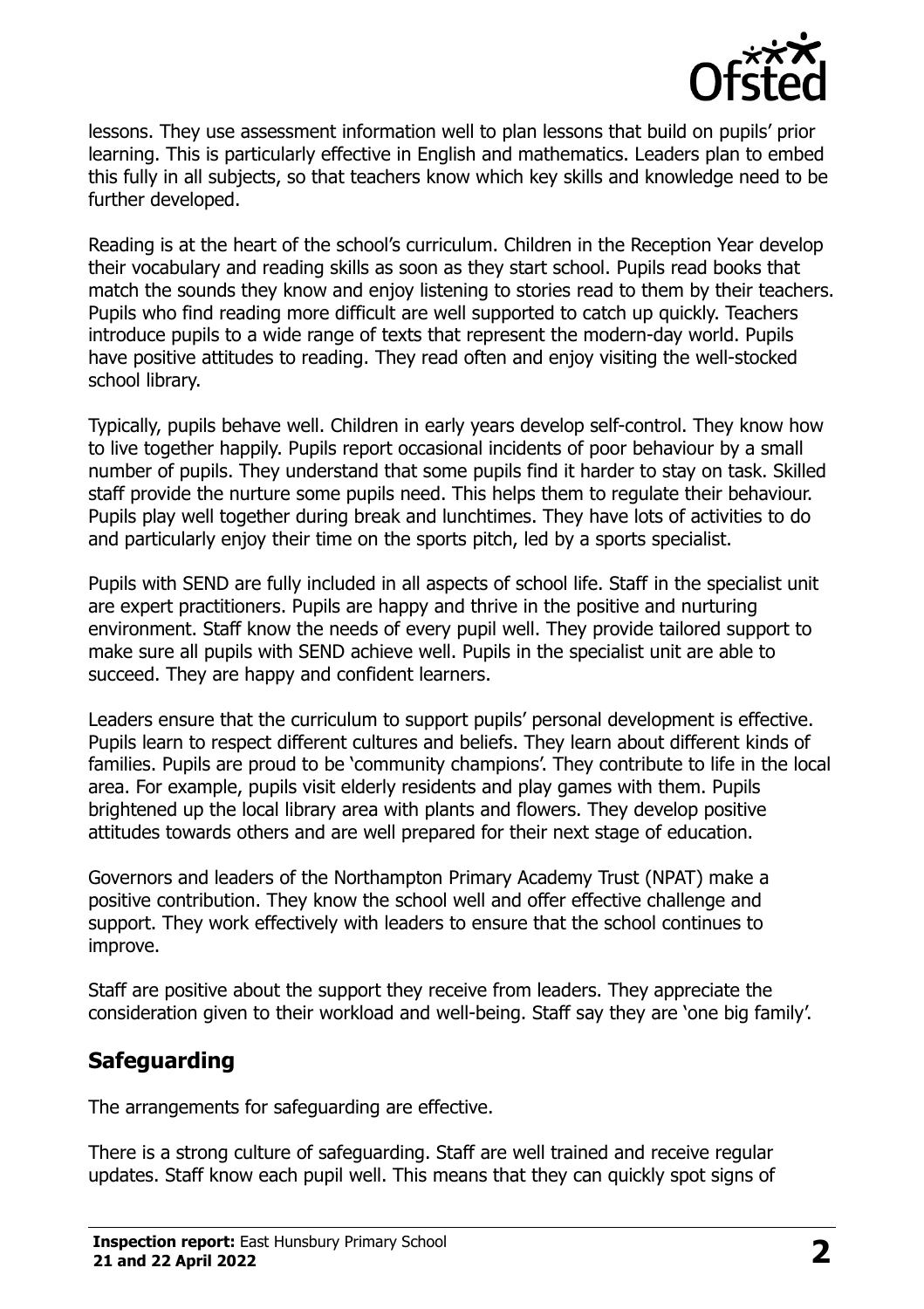

concern. Staff understand and follow the school's safeguarding procedures. They report concerns promptly.

Pupils know who to go to should they have a concern. They are confident that there are trusted adults in school they can share any worries with. Pupils learn age-appropriate strategies to help them keep safe, including when using the internet.

Governors check that leaders are fulfilling their safeguarding responsibilities effectively. This includes rigorous pre-employment checks.

# **What does the school need to do to improve?**

# **(Information for the school and appropriate authority)**

■ Assessment of the wider curriculum is not yet fully embedded throughout the school. Teachers do not always identify the key skills, concepts and knowledge that need to be further developed. Leaders should establish a clear structure for the assessment of pupils' knowledge and understanding of the wider curriculum.

# **Background**

When we have judged a school to be good, we will then normally go into the school about once every four years to confirm that the school remains good. This is called a section 8 inspection of a good or outstanding school, because it is carried out under section 8 of the Education Act 2005. We do not give graded judgements on a section 8 inspection. However, if we find evidence that a school would now receive a higher or lower grade, then the next inspection will be a section 5 inspection. Usually this is within one to two years of the date of the section 8 inspection. If we have serious concerns about safeguarding, behaviour or the quality of education, we will deem the section 8 inspection as a section 5 inspection immediately.

This is the first section 8 inspection since we judged the predecessor school, East Hunsbury Primary School, to be good in July 2013.

# **How can I feed back my views?**

You can use [Ofsted Parent View](https://parentview.ofsted.gov.uk/) to give Ofsted your opinion on your child's school, or to find out what other parents and carers think. We use information from Ofsted Parent View when deciding which schools to inspect, when to inspect them and as part of their inspection.

The Department for Education has further quidance on how to complain about a school.

If you are the school and you are not happy with the inspection or the report, you can [complain to Ofsted.](https://www.gov.uk/complain-ofsted-report)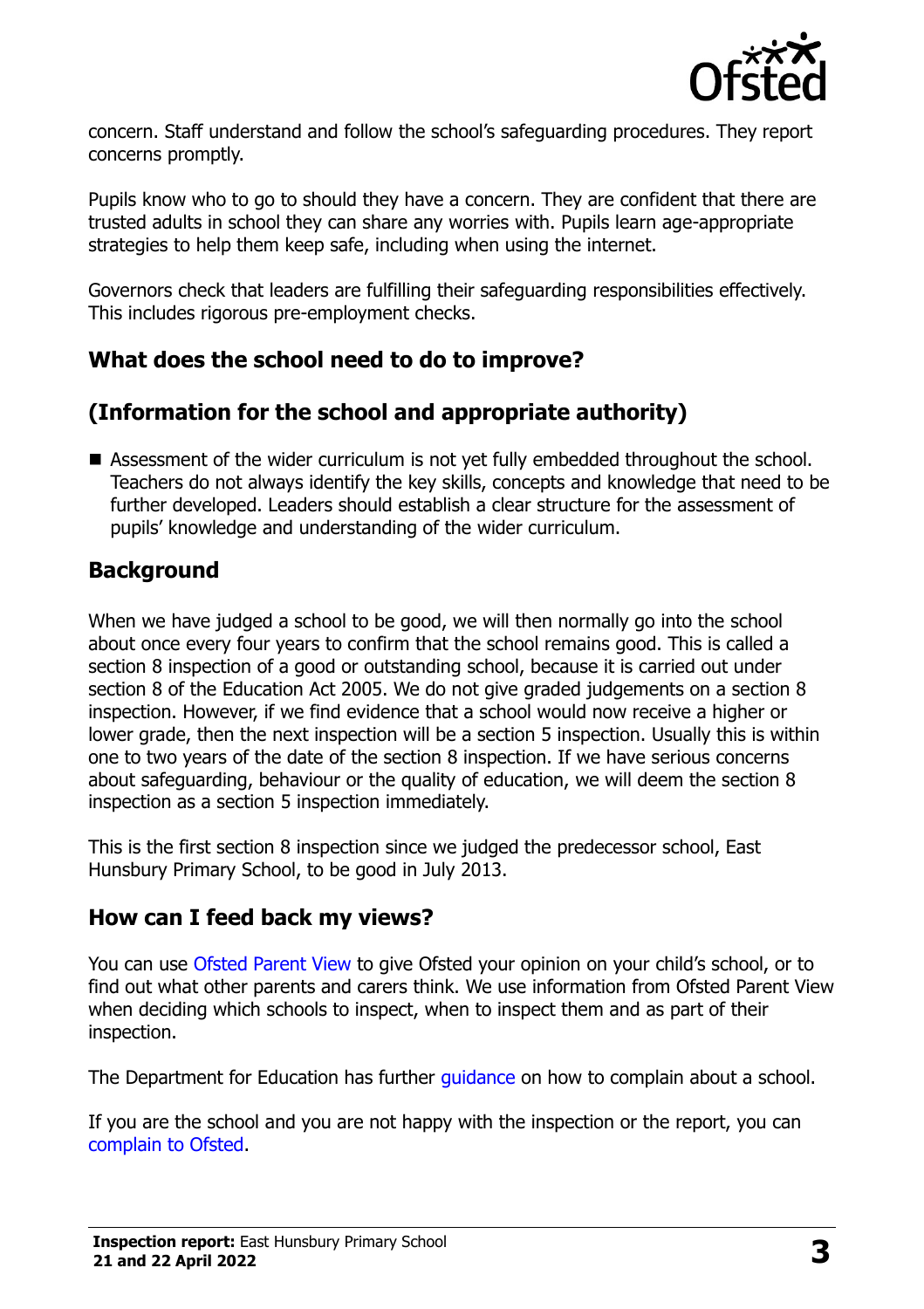

# **Further information**

You can search for [published performance information](http://www.compare-school-performance.service.gov.uk/) about the school.

In the report, '[disadvantaged pupils](http://www.gov.uk/guidance/pupil-premium-information-for-schools-and-alternative-provision-settings)' refers to those pupils who attract government pupil premium funding: pupils claiming free school meals at any point in the last six years and pupils in care or who left care through adoption or another formal route.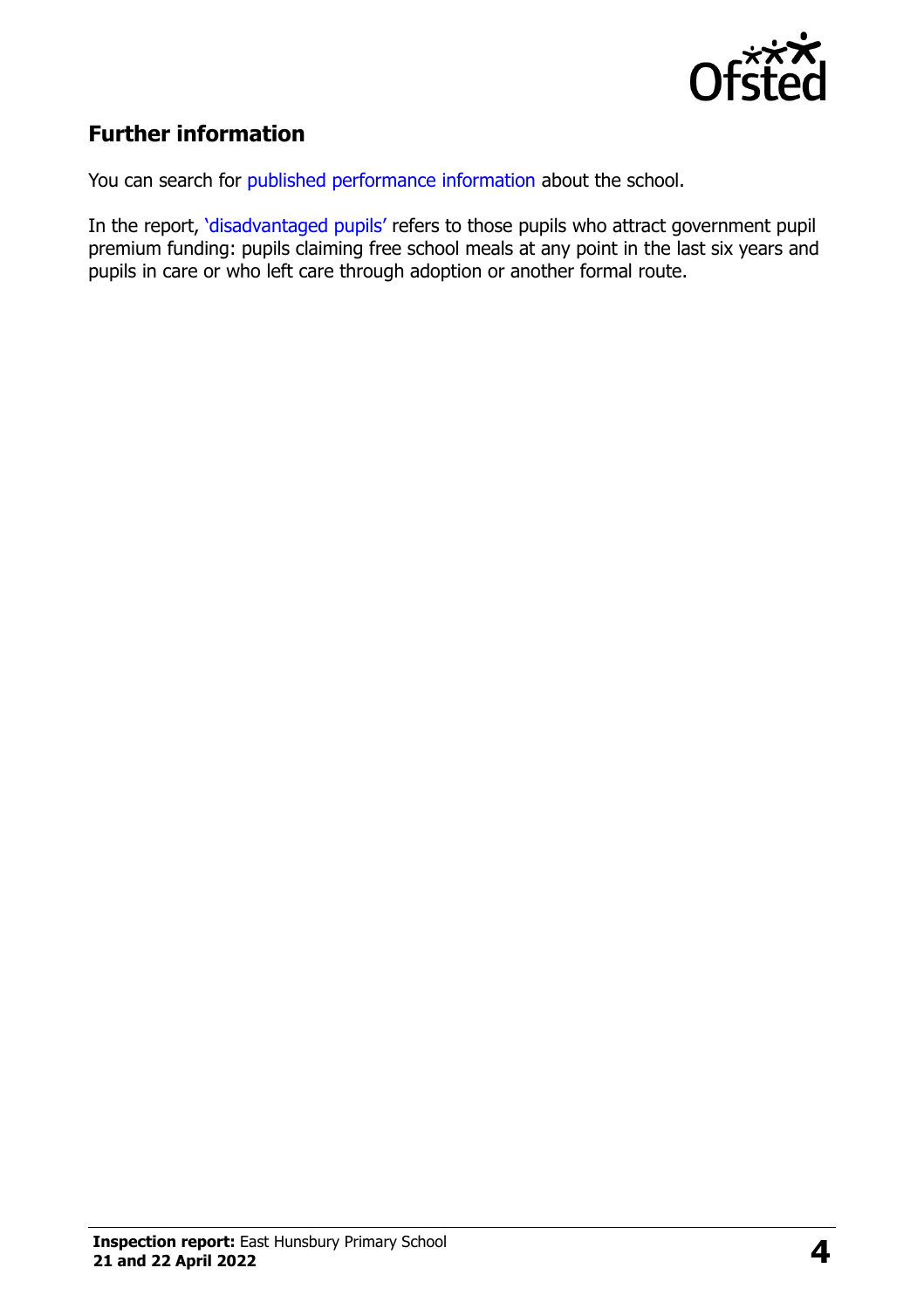

### **School details**

| Unique reference number             | 145206                         |
|-------------------------------------|--------------------------------|
| <b>Local authority</b>              | West Northamptonshire          |
| <b>Inspection number</b>            | 10226875                       |
| <b>Type of school</b>               | Primary                        |
| <b>School category</b>              | Academy converter              |
| Age range of pupils                 | 4 to 11                        |
| <b>Gender of pupils</b>             | Mixed                          |
| Number of pupils on the school roll | 429                            |
| <b>Appropriate authority</b>        | Board of trustees              |
| <b>Chair of trust</b>               | Jeremy Stockdale               |
| <b>Headteacher</b>                  | Kathryn Pennington             |
| Website                             | www.easthunsburyprimary.org.uk |
| Date of previous inspection         | Not previously inspected       |

# **Information about this school**

- East Hunsbury Primary School converted to become an academy school in November 2017. When its predecessor school, East Hunsbury Primary School, was last inspected by Ofsted it was judged to be good overall.
- The school is part of NPAT.
- The headteacher has been in post since 19 April 2022.
- $\blacksquare$  The school does not use any alternative providers.
- The school has a specialist unit that accommodates 47 pupils with significant learning disabilities.

# **Information about this inspection**

- This was the first routine inspection the school has received since the COVID-19 pandemic began. The inspector discussed the impact of the pandemic with leaders and has taken that into account in their evaluation of the school.
- During the inspection, the inspector met with the headteacher, senior leaders and a range of staff.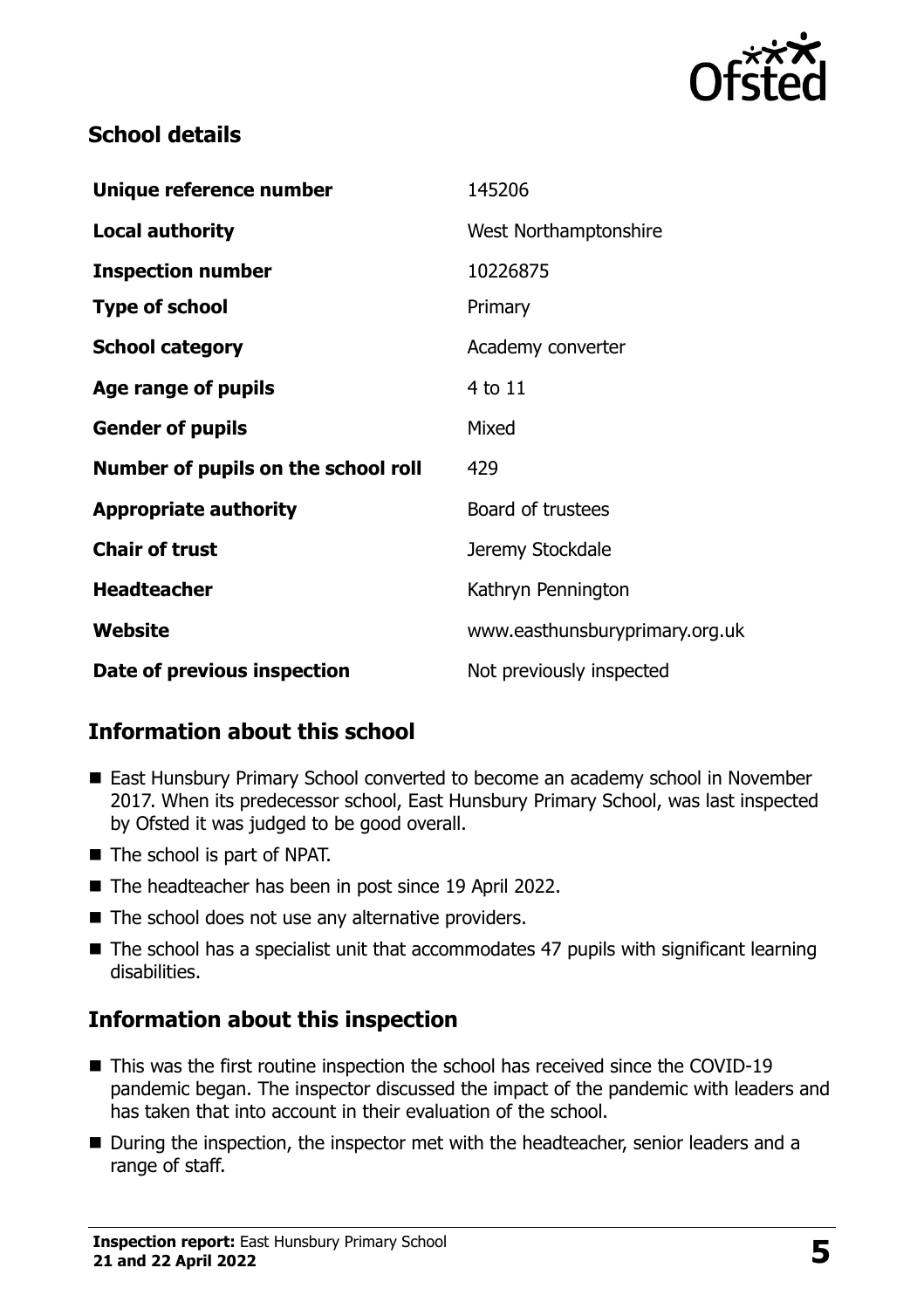

- The inspector met with members of the governing body and with representatives of NPAT.
- To evaluate the effectiveness of the school's arrangements for safeguarding, the inspector reviewed school policies, procedures and records. The inspector met with the designated safeguarding lead and spoke with staff, governors and pupils about the school's approach to keeping pupils safe.
- The inspector carried out deep dives in early reading, mathematics, and history. For each deep dive, the inspector met with subject leaders to discuss the curriculum, spoke with teachers, and spoke with pupils about their learning. The inspector visited lessons and looked at samples of pupils' work. The inspector observed pupils reading to a familiar adult.
- The inspector observed pupils' behaviour in lessons and around school. She considered responses to Ofsted Parent View, including free-text comments. The inspector met with groups of staff and pupils and considered responses to Ofsted's surveys.

#### **Inspection team**

Kirsty Norbury, lead inspector **Her Majesty's Inspector**